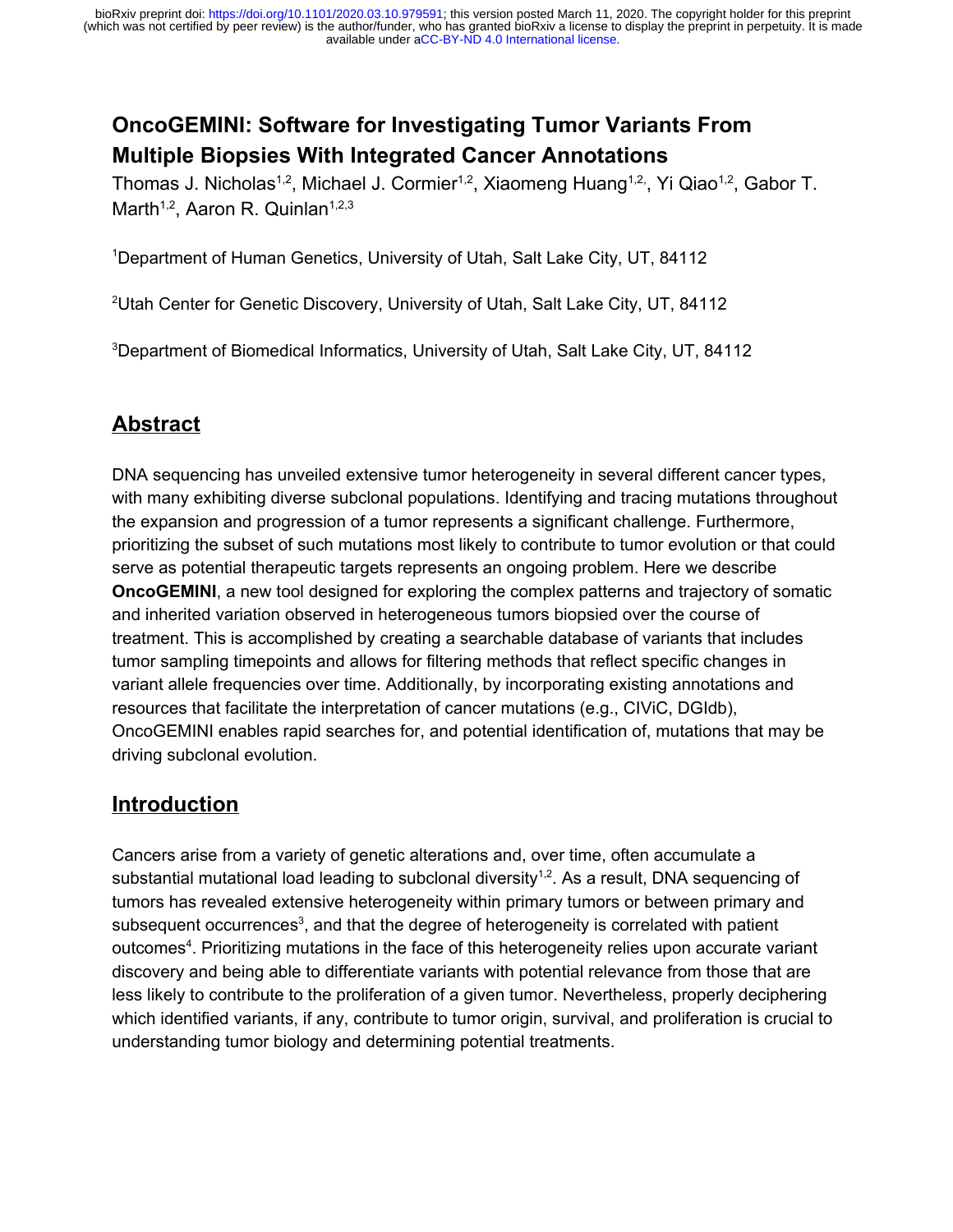available under [aCC-BY-ND 4.0 International license.](http://creativecommons.org/licenses/by-nd/4.0/) (which was not certified by peer review) is the author/funder, who has granted bioRxiv a license to display the preprint in perpetuity. It is made bioRxiv preprint doi: [https://doi.org/10.1101/2020.03.10.979591;](https://doi.org/10.1101/2020.03.10.979591) this version posted March 11, 2020. The copyright holder for this preprint

Recognizing this need, we introduce OncoGEMINI as new software to explore genetic variation observed across multiple tumor biopsies and facilitate the identification of both inherited and somatic mutations that may be involved in tumor progression or resistance. OncoGEMINI is uniquely effective in the analysis of variation observed in either a single or multiple cancer biopsies from one or more patients. OncoGEMINI builds upon the GEMINI framework<sup>[5](https://www.zotero.org/google-docs/?LoTICU)</sup>, which creates a database from a VCF $6$  file and extensively annotates genetic variants in an effort to facilitate analysis. GEMINI was designed for the analysis of inherited variants in studies of rare disease<sup> $7-9$ </sup>, and is poorly suited to the analysis of somatic mutations, tumor heterogeneity, and the analysis of multiple biopsies that vary over time and location in the patient's body.

OncoGEMINI addresses these limitations and enables rapid variant exploration in tumor sequencing studies, especially those featuring longitudinal data across multiple time points from a single patient. To better select or prioritize tumor variants, OncoGEMINI integrates several cancer-relevant genomic annotations that serve as searchable terms to differentiate variants from one another. Additionally, OncoGEMINI provides multiple filtering tools that search for various signatures of tumor heterogeneity, including observable allele frequency changes across multiple samples. These include the bottleneck, loh, truncal, and unique tools. By using these filtering tools in combination with specific cancer annotations, OncoGEMINI can effectively prioritize tumor variants that may drive tumor progression or be potential treatment targets.

## **Design**

## **OncoGEMINI framework**

OncoGEMINI employs the same general functionality as GEMINI and imports variant information, including sample genotypes, from a VCF file into a searchable SQLite database. OncoGEMINI is intended to be used alongside the VCF annotation tool, vcfanno<sup>[10](https://www.zotero.org/google-docs/?yzuydO)</sup>, and the database creation tool,  $vcf2db^{11}$  $vcf2db^{11}$  $vcf2db^{11}$ . Together these allow for efficient loading of user specified (or created) annotations to be included in the resulting database (**Figure 1**). Database creation times vary depending on the number of variants and annotations included in the annotated VCF file, but over a thousand variants per second can typically be inserted into the database using vcf2db.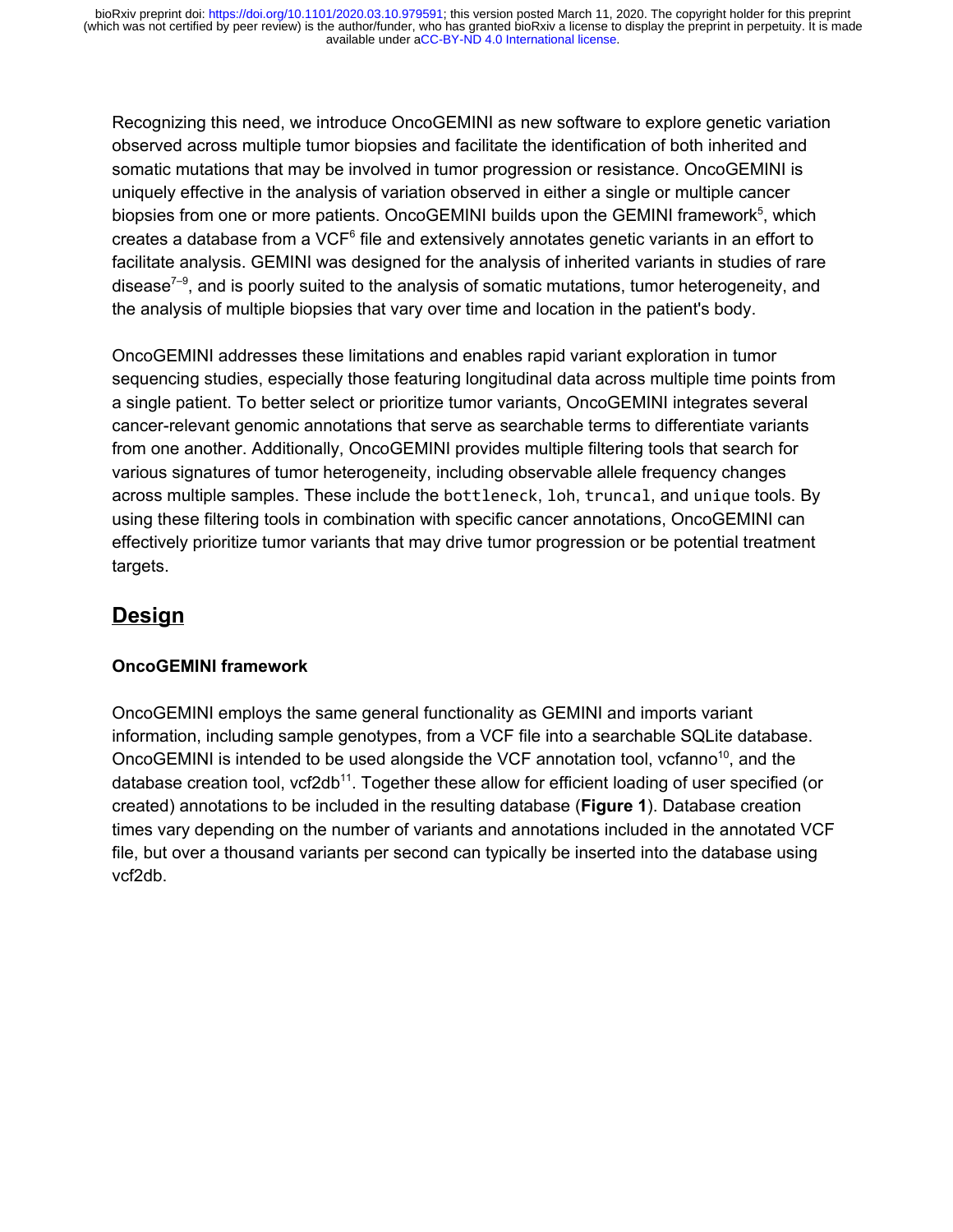available under [aCC-BY-ND 4.0 International license.](http://creativecommons.org/licenses/by-nd/4.0/) (which was not certified by peer review) is the author/funder, who has granted bioRxiv a license to display the preprint in perpetuity. It is made bioRxiv preprint doi: [https://doi.org/10.1101/2020.03.10.979591;](https://doi.org/10.1101/2020.03.10.979591) this version posted March 11, 2020. The copyright holder for this preprint



#### **Figure 1. Overview of OncoGEMINI database creation and usage**

**A.** Genetic variants from a VCF file are first annotated by the user with either SnpEff or VEP and then additional user-determined annotations can be added to the SnpEff or VEP annotated VCF file using the vcfanno tool. **B.** The fully annotated VCF, along with a sample manifest file, is then used to create an OncoGEMINI database via vcf2db. Once the OncoGEMINI database is created, users are able to **(C)** create their own customized queries with the query command or **(D)** select from built-in tools (such as bottleneck, loh, or truncal) to filter variants. To better select and focus on specific variants users may combine tools and queries with included annotations to further filter the number of variants.

An important change to the existing GEMINI framework that is necessary for some of OncoGEMINI's functionality is the inclusion of a tumor specific sample manifest file used during database loading. OncoGEMINI utilizes a user generated sample manifest file to describe the distinctive relationships that may exist between tumor samples. This manifest retains the same basic structure of common pedigree files with additional columns describing patient\_id, time, and lastly, purity. Given that multiple samples may be derived from the same patient, the patient id column ensures that sample relatedness is properly catalogued. Since these samples may be obtained through a series of biopsies at different timepoints, the time column describes the temporal relationship between samples for a given patient. While OncoGEMINI does not compute tumor purity estimates, if such estimates are known they may be included in the purity column and invoked as a command line parameter to alter allele frequencies accordingly. Altogether, these extra columns give OncoGEMINI greater flexibility and specificity when performing queries or employing different filtering schemes.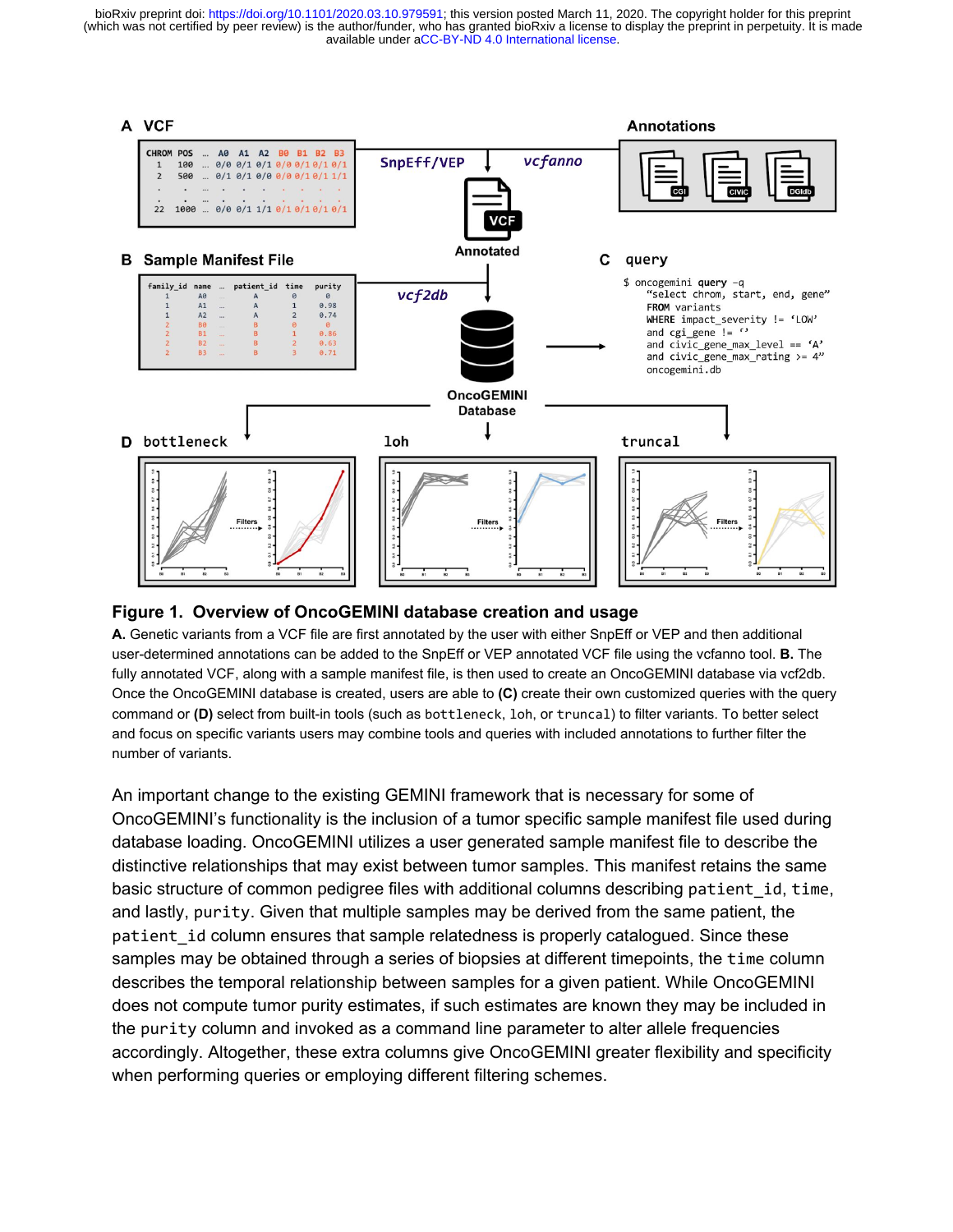### **Cancer-specific annotations**

Diverse databases and annotations have been developed to help interpret identified tumor variants with their specific relevance to various aspects of tumor origin, growth, and treatment<sup>[12–16](https://www.zotero.org/google-docs/?KPmnFR)</sup>. Such annotations can be essential in determining which identified tumor variants are actionable or otherwise merit further investigation from those that are less relevant to tumor progression. Many of these annotation sources exist independently of one another and not always in formats that lend themselves readily to bioinformatic applications.

We have integrated a number of cancer relevant annotation resources including the Cancer Genome Interpreter  $(GGI)^{17}$  $(GGI)^{17}$  $(GGI)^{17}$ , Clinical Interpretations of Variants in Cancer  $(GIViC)^{18}$  $(GIViC)^{18}$  $(GIViC)^{18}$ , and the Drug Gene Interaction database (DGIdb)<sup>[19](https://www.zotero.org/google-docs/?2fqwwP)</sup>. Each annotation provides pertinent information relating to various aspects of tumor biology and, in some cases, have also summarized various genome annotations from other resources. We have made all of these annotation files, and guides to their creation, available via the Cancer Relevant Annotations Bundle, CRAB, resource (<https://github.com/fakedrtom/crab>). While the relevance of each annotation varies, especially with regards to particular cancer types, they provide valuable insights into the pathogenicity and frequency of genetic variants, the propensity for certain genes to harbor mutations in specific cancer types, or known drug susceptibilities and interactions with genes or individual variants. From each of these we have converted selected information into a series of summarized files that can then be used to annotate a VCF file in preparation for loading into a OncoGEMINI database. Given the inherent flexibility of vcfanno, any combination of these annotations or any additional ones not included here, may be selected and added to a VCF. We expect that this will be a valuable resource even outside of use within OncoGEMINI and are eager to add more annotations, references, and data to improve its utility.

## **OncoGEMINI functionality**

Combining tumor variants with genome annotations into a OncoGEMINI database enables the identification and prioritization of tumor relevant genetic variants. Once loaded, the database is populated with the information contained within the selected VCF. Variants from the VCF become rows in the database and annotations are stored as columns within the OncoGEMINI database that can be useful for isolating variants of interest.

**The** *query* **tool.** Via OncoGEMINI's query tool, users are able to impose specific search parameters to identify variants meeting custom search criteria. For example, if one wanted to filter all variants in a OncoGEMINI database to only those with the highest validated clinical association as documented in CIViC (i.e., an evidence level of 'A'), the following query would restrict the output to the genomic coordinates, reference and alternate alleles, and gene (if applicable), for all variants that match those in the CIViC database with an evidence level of 'A':

oncogemini query -q "select chrom, start, end, ref, alt, gene from variants where civic\_evi\_level = 'A'" oncogemini.db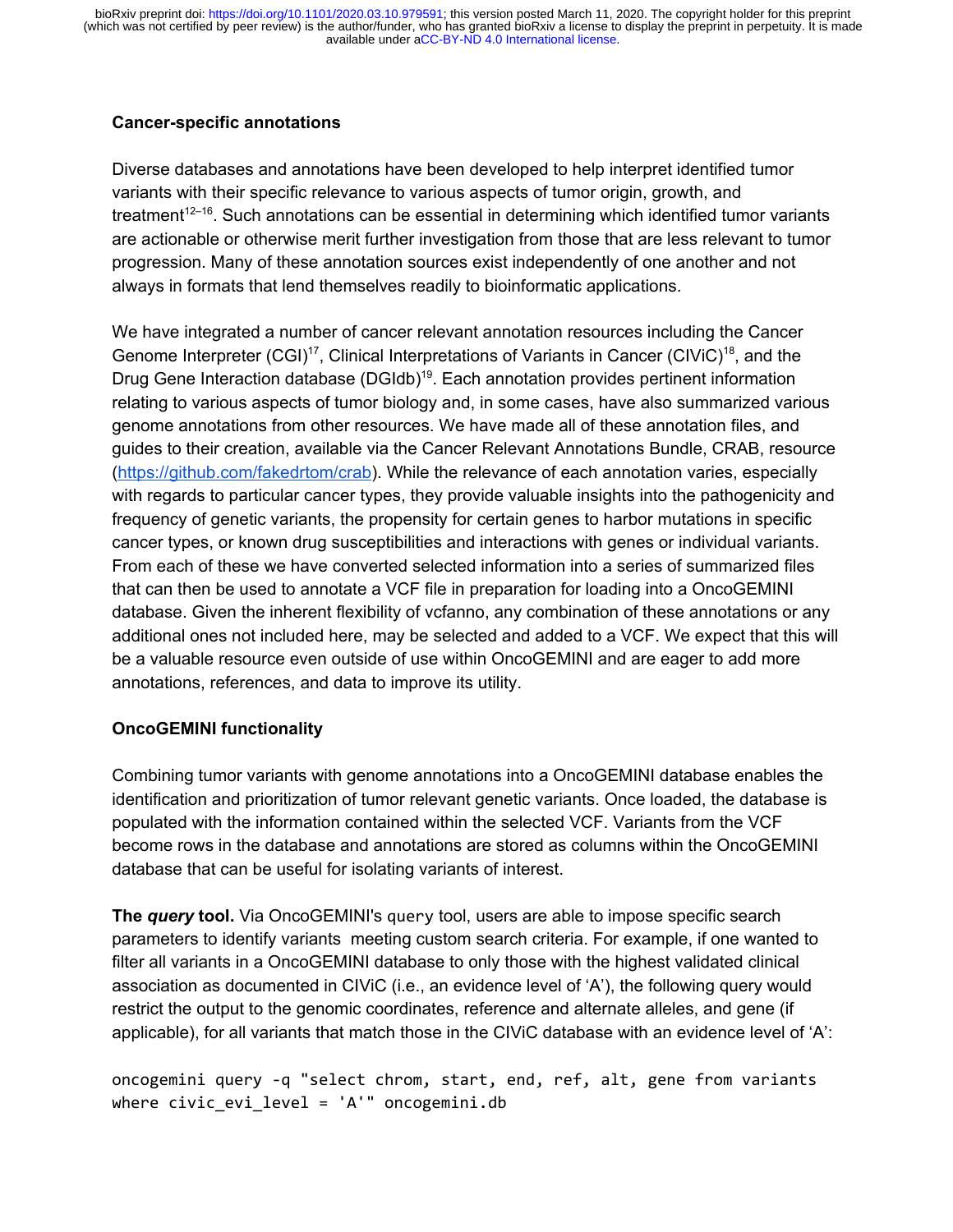The query tool can take advantage of the flexibility of OncoGEMINI's SQL language to build sophisticated search commands. Anticipating common searches pertaining to tumor growth and propagation, we have also developed a suite of tools that identify variants that follow patterns of particular interest in tumor evolution and alleviate the need to repeatedly craft lengthy search queries. Each of the tools described in the following sections are capable of further customization with additional tool specific parameters and via the annotations included in the database. Together, these options provide the ability to design explicit search queries that can effectively reduce the list of variants, thereby narrowing in on potential variants of interest.

**The** *bottleneck* **tool.** As individual tumor cells replicate, they may acquire private mutations that give rise to subclonal structures and heterogeneity within tumors. Over time, owing to drift or the selective pressure of drug and other treatments, the prevalence of certain tumor variants can be reduced or increased. Thus, the ability to determine the frequency at which any given tumor variant exists is both a function of sampling time and efficiency. Variants which increase in frequency over time, especially across different interventions, may represent potential contributors to the proliferation and survivability of a given tumor. We have developed the bottleneck tool to identify variants exhibiting this increased allele frequency over time. This tool relies upon having information regarding the sequential order that tumor samples arose; therefore, this tool is most applicable to longitudinal data, but may be useful with other studies, including metastatic studies, provided temporal information is otherwise appropriately known or ascertained. The bottleneck tool scans each variant in the database for samples that exhibit increasing allele frequencies over the sampling time indicated in the sample manifest file (**Figure 2**). To accomplish this, the bottleneck tool uses the allele frequencies of specified samples across the sample timepoints and calculates the slope of these values. Variants that exceed a given slope (default 0.05) are reported in the output.

**The** *loh* **tool.** Loss of heterozygosity (LOH) is a common genomic alteration in cancer genomes that leads to the loss of one allele. LOH events can result in functional consequences including reduced gene expression, haploinsufficiency, or acting as the second "hit" in a tumor suppressor gene. LOH mutations can indicate causative variants or otherwise serve as biomarkers for cancer identification and potential patient care. One method for identifying LOH relies upon observing genetic loci that appear heterozygous in germline DNA but are not heterozygous in tumor DNA. The loh tool identifies potential LOH variants by observing allele frequency changes that are consistent with heterozygosity present in the normal tissue samples, but absent in all specified tumor samples (**Figure 2**).

**The** *truncal* **tool.** Somatic mutations that arose early in tumor development are likely to be present in all sequenced samples. Such mutations may serve as important therapeutic targets since they are present throughout all samples, rather than localized and private to any specific subclone(s). For example, this subset of variants may harbor potential neoantigens which represent ideal targets for patient-specific  $T$  cell-based cancer immunotherapy<sup>[20](https://www.zotero.org/google-docs/?QTno3f)</sup>. The truncal tool was designed to identify genetic variants that are present in all given tumor samples, but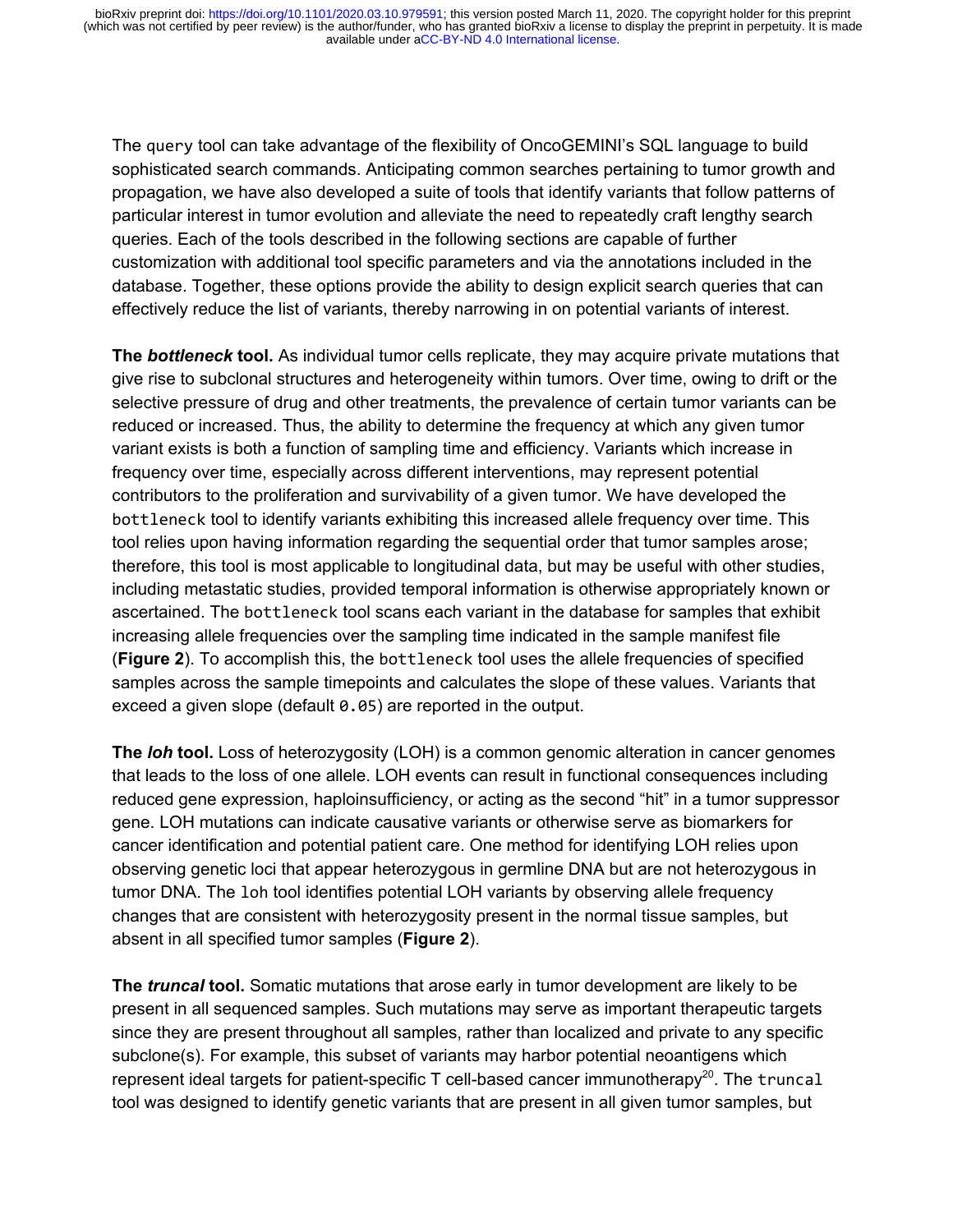absent from any normal samples (**Figure 2**). Similar to the loh tool, the truncal tool also requires a normal sample to be included and accepts a defined maximum allele frequency to be allowed in the normal tissue samples (default is 0). Variants where all the tumor samples have allele frequencies that are higher than the maximum normal tissue allele frequency are included in the output.



#### **Figure 2. Using OncoGEMINI filtering tools to identify variants with specific patterns**

Genetic variants corresponding to all samples originating from representative patients, #1 and #3 (further details in "Using OncoGEMINI" section), are indicated with single gray lines at their respective alternate allele frequencies, where darker grays represent a greater accumulation of variants with similar frequencies. Samples are represented by their sampling time as indicated in the sample manifest file, where a time of 0 indicates a normal tissue sample and values greater than 0 correspond to subsequent tumor samples. Individual variants and their alternate allele frequency changes across multiple tumor timepoints are highlighted with colored points connected by lines and were isolated from all other variants using the OncoGEMINI filtering tools: bottleneck (red), loh (blue), and truncal (yellow). For each of these variants, the gene in which they occur and their specific mutation are listed next to the point in the final sample for each patient.

**The** *unique* **tool.** While one of the key features of analyses with OncoGEMINI is the inclusion of multiple samples from different spatial and temporal biopsies, the unique tool also allows OncoGEMINI to highlight variants that are specific to a single sample or group of samples. This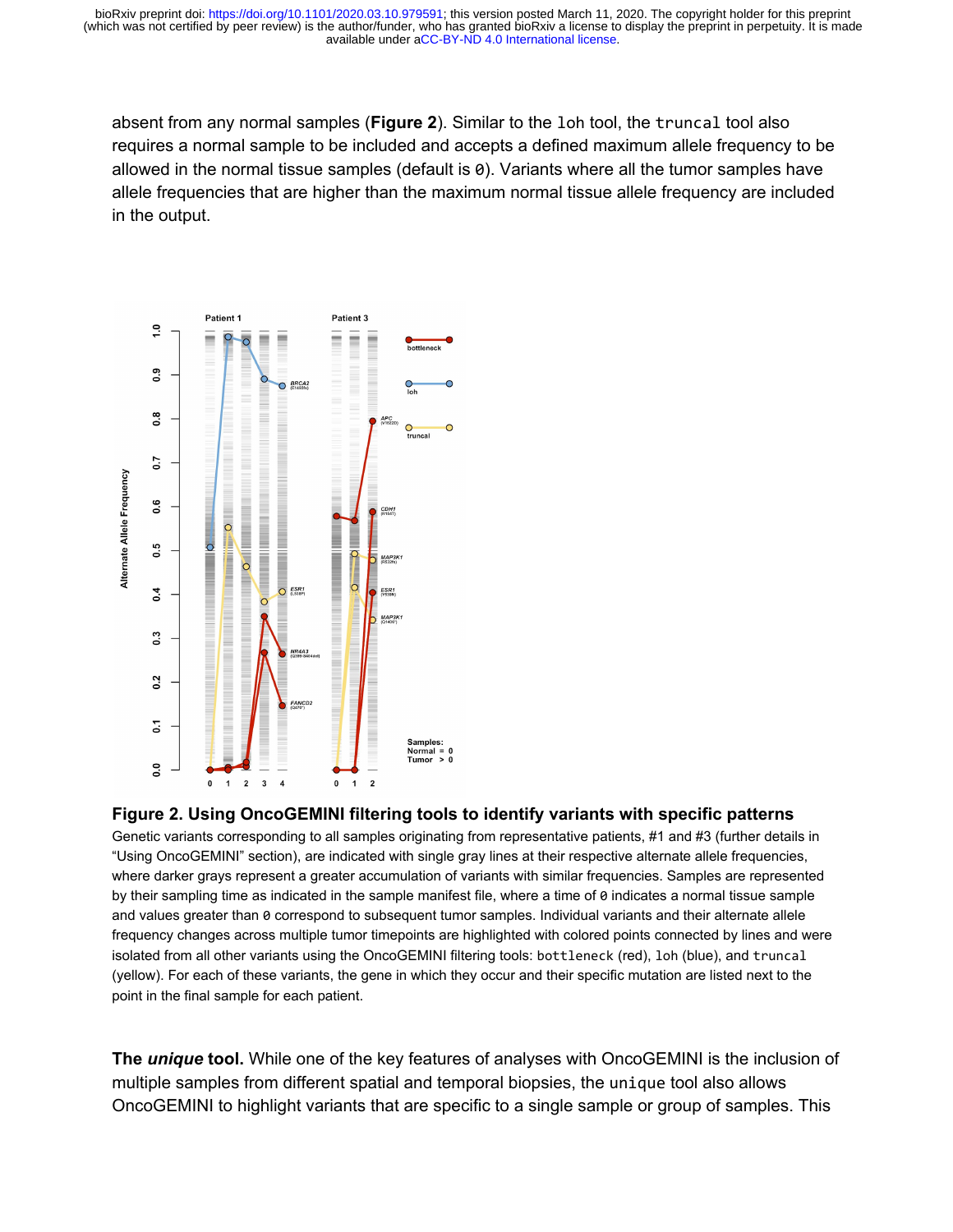tool requires a desired sample(s) be listed and returns all variants that are present in that sample(s) and absent from all others. Similar to the truncal tool, this is done by specifying a minimum allele frequency (default is  $\theta$ ) that must be exceeded in the listed sample(s), but not be met in all other samples.

### **Identifying somatic mutations**

OncoGEMINI will evaluate all variants within the database and select those that meet specified tool and annotation filter requirements. Thus, if the VCF used to create the database contained both germline and somatic mutations, both mutation types would be considered by OncoGEMINI commands. To focus solely on somatic mutations, it is recommended that the VCF used for the creation of a OncoGEMINI database be pre-filtered to only include somatic mutations or that somatic mutations be clearly labeled in the VCF so they are incorporated as a filterable annotation within the database. If that is not possible, the set-somatic tool may be employed which allows for variants within a OncoGEMINI database to be "flagged" as somatic based on user defined criteria regarding normal and tumor sample sequencing depths and allele frequencies. OncoGEMINI tools may then take advantage of the --somatic-only parameter to restrict variant evaluations to only those variants that have been marked as somatic in the database by the set-somatic tool.

# **Using OncoGEMINI**

OncoGEMINI's integration of genetic variants identified across one or more biopsies with annotations relevant to cancer enables a wide range of analyses and variant prioritization strategies. Furthermore, the OncoGEMINI framework can be used to study variation observed in diverse study designs, including: studies of a single tumor and normal biopsy and multiple tumor and/or ascites biopsies from the same patient over the course of treatment. Existing tools $^{21-25}$ are well-suited to the study of mutations found in matched tumor-normal studies and OncoGEMINI's primary innovation is the ability to analyze multiple related samples alongside one another. We therefore demonstrate OncoGEMINI's functionality by providing an example analysis that isolates variants of interest in a recent study of longitudinal biopsies from three breast cancer patients<sup>[26](https://www.zotero.org/google-docs/?1HBlbX)</sup>.

## **Breast Cancer Longitudinal Data**

We specifically focused on patients #1 and #3, each of which were followed for more than 3 years and experienced multiple tumor recurrences (4 total tumor samples in patient #1 and 2 in patient #3), undergoing biopsies with samples taken before, during, or after a variety of distinct drug treatments. Specific details regarding these patients, their tumor history, treatments, data generated and conducted analyses were previously reported $^{26}$  $^{26}$  $^{26}$ , but in summary, the original study reported mutations that were identified through a combination of manual curation, analysis, and validation; automating future analyses as much as possible was a key motivation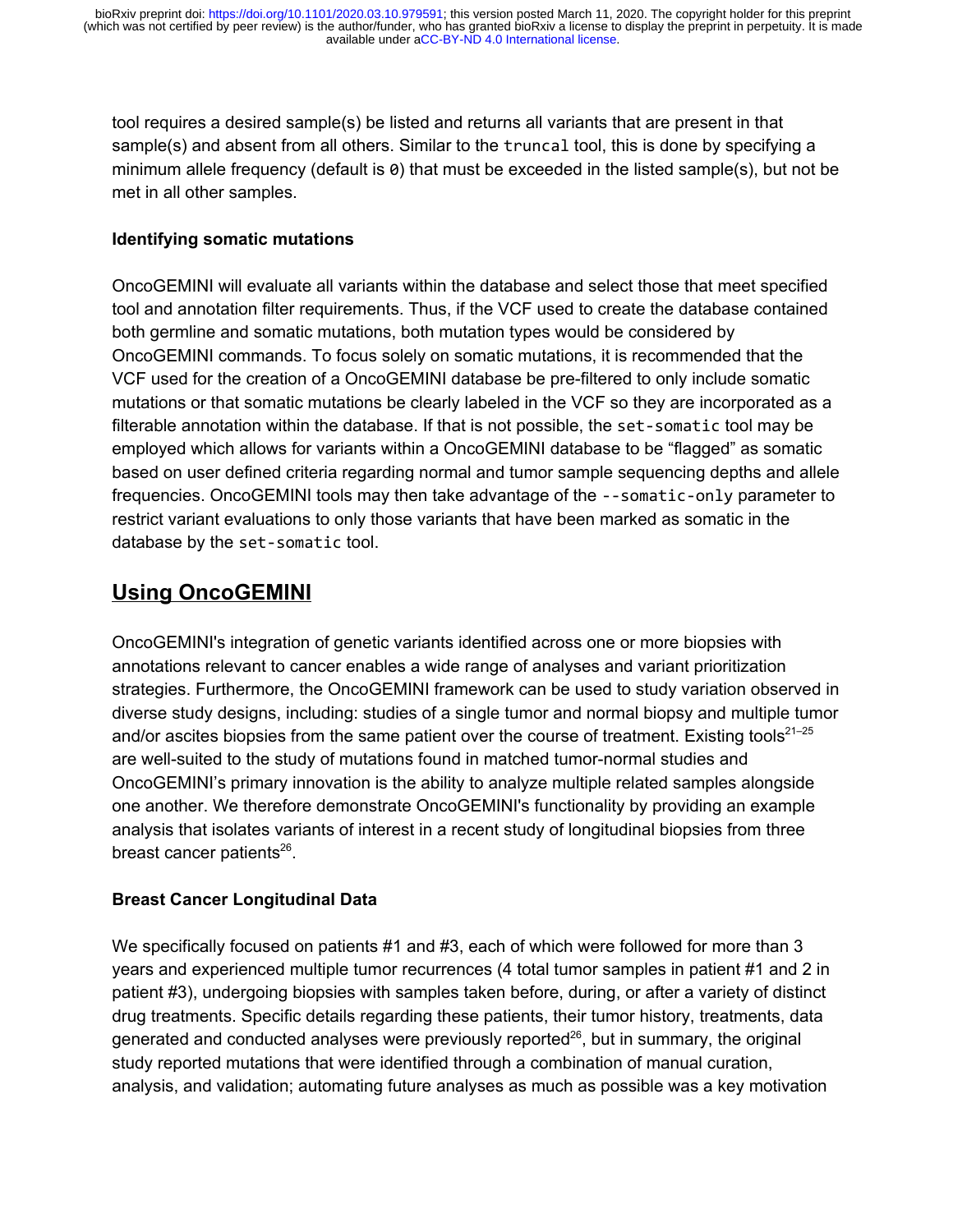for the development of OncoGEMINI. Previously, nine total SNV or small indel variants were identified in patients #1 and #3 and these mutations serve as ideal candidates for the types of variants of interest that OncoGEMINI should be able to prioritize using its improved annotations and filtering tools (for specific variant details, see **Figure 2**).

For each VCF, variants were annotated in two distinct steps. First, consistent with GEMINI, OncoGEMINI also incorporates standard variant effect predictions made by SnpEff<sup>[27](https://www.zotero.org/google-docs/?xis76h)</sup> or VEP<sup>[28](https://www.zotero.org/google-docs/?3wkjzR)</sup>, and in this case, initial annotations were added via SnpEff. Second, we downloaded additional cancer-relevant features from various databases, including CGI, CIViC, and DGIdb, via the CRAB and subsequently added them as variant annotations to the VCFs using vcfanno. A sample manifest file was prepared that listed all of the samples, their names, the patients they corresponded to (either patient #1 or #3) and timepoints where the normal samples were given a time of 0 and subsequent tumor samples were given times greater than 0 with each consecutive sample time increasing by 1. The optional purity column was not included for either of these patients. With the sample manifest file, OncoGEMINI databases, including all of the added annotations, were then created for each patient's VCF using vcf2db. Resulting databases contained 5,543,181 and 5,355,078 total variants for patients #1 and #3, respectively, which are reduced to 4,986,519 and 4,928,034 if we require a minimum sequencing depth threshold of 10 for all samples.

To further reduce this number and reveal potential variants of interest (i.e., the previously reported variants) we required certain filters via the included annotations to be met and utilized many of the previously described OncoGEMINI tools. As expected, the count of variants that OncoGEMINI returns depends upon the number of annotation filters and tools that are specified where, generally speaking, the more filters alongside tools that are required, the more the list of returned variants is reduced.

Specifying that variants be filtered to only those with a SnpEff impact prediction of "medium" or "high" (impact severity  $!=$  'LOW'), drastically reduced the number of returned variants to 20,580 and 19,516. Also restricting variants to those found in genes with previous implications towards tumorigenesis in certain cancer types via CGI's Catalog of Cancer Genes (cgi\_gene  $!=$   $\cdot$ ) and genes with high CIViC evidence levels or ratings (civic gene max level ==  $\cdot$ A' or civic gene max level == 'B' or civic gene max rating  $>= 4$ ) refined the number of variants to 140 and 149. Combining these annotation filters with each of the OncoGEMINI bottleneck, loh, and truncal tools resulted in a total of three variants from patient #1 and 2 variants from patient #3 being returned which accounted for three of the nine previously reported variants. To try and recover the remaining 6 previously reported variants, we relaxed the filter requirements by removing the CIViC evidence level and rating annotation filters. This increased the number of resulting variants to 1,245 and 1,253, respectively, but by once again passing them through the bottleneck, loh, and truncal tools only 17 and 27 variants remained, including eight of the nine previously reported variants. Altogether with just a few commands that returned results in seconds of time, we were able to filter millions of tumor variants to a much more manageable number in each patient, which included nearly all of the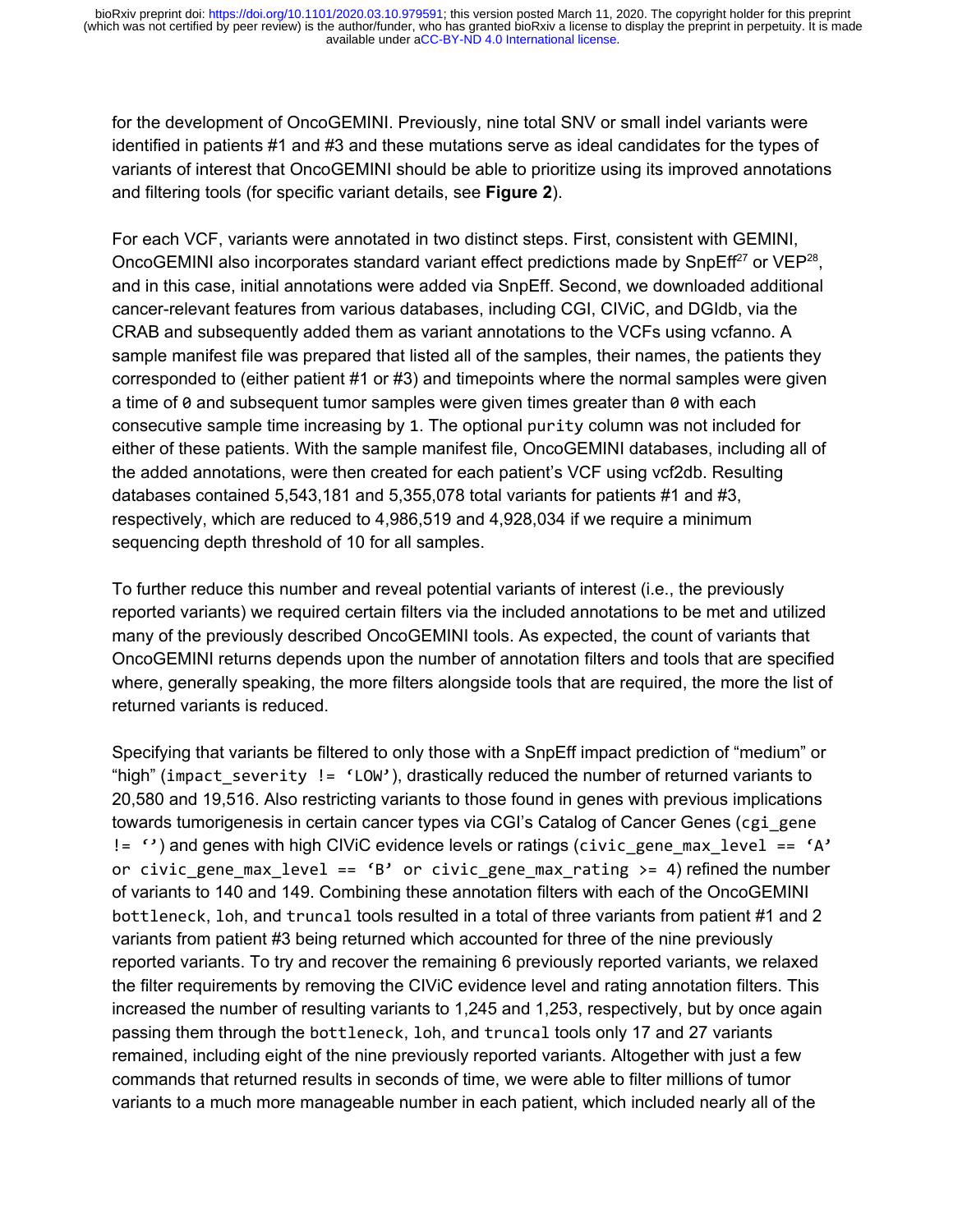previously reported variants (**Figure 3**). We note that distinct annotations from SnpEff, CGI, and CIViC are each capable of substantially reducing the number of variants, but by combining these annotations filters with one another and each of the OncoGEMINI filtering tools the number of variants is refined to a specific few. We also identified in each patient, additional mutations that were not previously reported, but that meet the same parameters as those that were. While these variants are not validated and their potential role in the subclonal tumorigenesis in each of the patients is unknown, they may be worth further consideration.



## **Figure 3. Schematic of an OncoGEMINI workflow for filtering variants**

Variants are filtered using a combination of OncoGEMINI tools and included annotations as filter requirements. For each set of numbers, those listed on the left belong to patient #1 and those on the right are from patient #3. On the leftmost side of the figure, the total number of variants for each patient are listed with an increasing number of cancer annotation filter requirements being added from top to bottom, and the corresponding number of variants that meet those requirements, being specified as individual rows. For each row, the number of variants is further restricted by individual OncoGEMINI tools listed towards the right side of the figure, highlighted in light gray boxes. The number of variants returned by different combinations of OncoGEMINI tools and cancer annotation filters are continued as rows within each of the gray boxes corresponding to different tool types. Any combinations of OncoGEMINI tools and cancer annotation filters that returned any of the previously identified variants are specified with the genes in which the variants were found and their specific mutations.

It is important to note that while this filtering scheme has been described in a sequential manner, all of the searches, including the application of multiple filters with individual tools, can be accomplished with a single command. For example, using the truncal tool alongside all of the previously described filters can be done like so: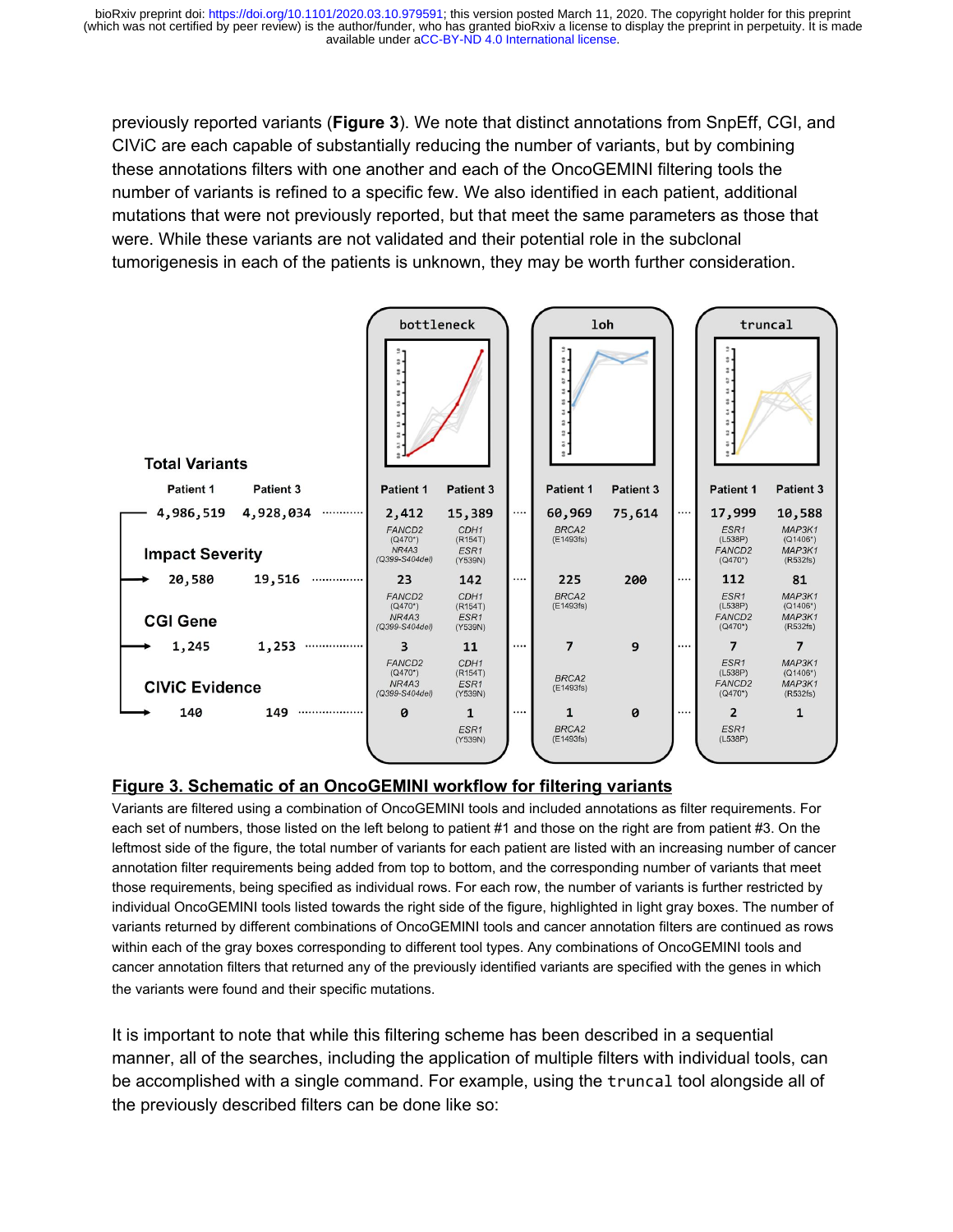available under [aCC-BY-ND 4.0 International license.](http://creativecommons.org/licenses/by-nd/4.0/) (which was not certified by peer review) is the author/funder, who has granted bioRxiv a license to display the preprint in perpetuity. It is made bioRxiv preprint doi: [https://doi.org/10.1101/2020.03.10.979591;](https://doi.org/10.1101/2020.03.10.979591) this version posted March 11, 2020. The copyright holder for this preprint

```
$ oncogemini truncal --minDP 10 --columns "chrom,start,end,ref,alt,gene"
--filter "impact_severity != 'LOW' and cgi_gene != '' and
(civic gene max level == 'A' or civic gene max level == 'B' or
civic gene max rating >= 4)" patient1.db
```
This command will return the chromosome, start and end positions, reference and alternate alleles, and the gene for the two truncal variants in patient #1 that meet these criteria. This allows for maximum customization into a single command when devising search specifications.

## **Conclusions and Discussion**

Building upon the GEMINI framework, OncoGEMINI is ideally suited to the exploration and prioritization of tumor mutations. Cancer research increasingly requires the integration of data from not only multiple biological samples, but also the accumulated genomic information that is found in a variety of distinct databases. We have designed OncoGEMINI to combine information from numerous sources alongside longitudinal tumor sequence data to enable the rapid identification of variants that match specific patterns and criteria. Therefore, OncoGEMINI provides a unique tool that assists in complex cancer analyses.

While much of OncoGEMINI's functionality is applicable to a variety of data from different tumor studies, it is optimized to incorporate and analyze data from multiple tumor samples belonging to the same patient and is thus most powerful when used with longitudinal data that has been collected over various time points and treatments. OncoGEMINI offers a number of specific filtering tools that focus on variant allele frequency changes between samples and each tool can be further adjusted with included options and parameters. Additionally, using the vcfanno tool, user defined OncoGEMINI databases can be built that enable different genomic annotations to be incorporated and used in identifying relevant tumor mutations, thus empowering powerful cancer-specific queries. We have suggested and prepared specific cancer annotations, but given the inherent flexibility afforded by vcfanno, custom annotations provided or created by users can be included. This allows OncoGEMINI greater versatility and suitability to a wide range of cancer analysis projects. By combining annotation information with OncoGEMINI tools, we demonstrated that individual tumor variants can be identified with simple commands that run quickly in a matter of seconds.

Even though OncoGEMINI is not clinically deterministic, it can help rapidly sort through tumor variants from sequencing data and identify individual variants fitting specific requirements that may be indicative of variants with potential clinical significance. The default settings of the OncoGEMINI tools aim to pinpoint such likely relevant variants, but being primarily an exploratory tool, OncoGEMINI's individual tool settings can be adjusted, as is appropriate, to expand query criteria. For example, the last remaining variant from the previously discussed longitudinal example was not recovered in the described analysis (patient #3, *APC* V1822D)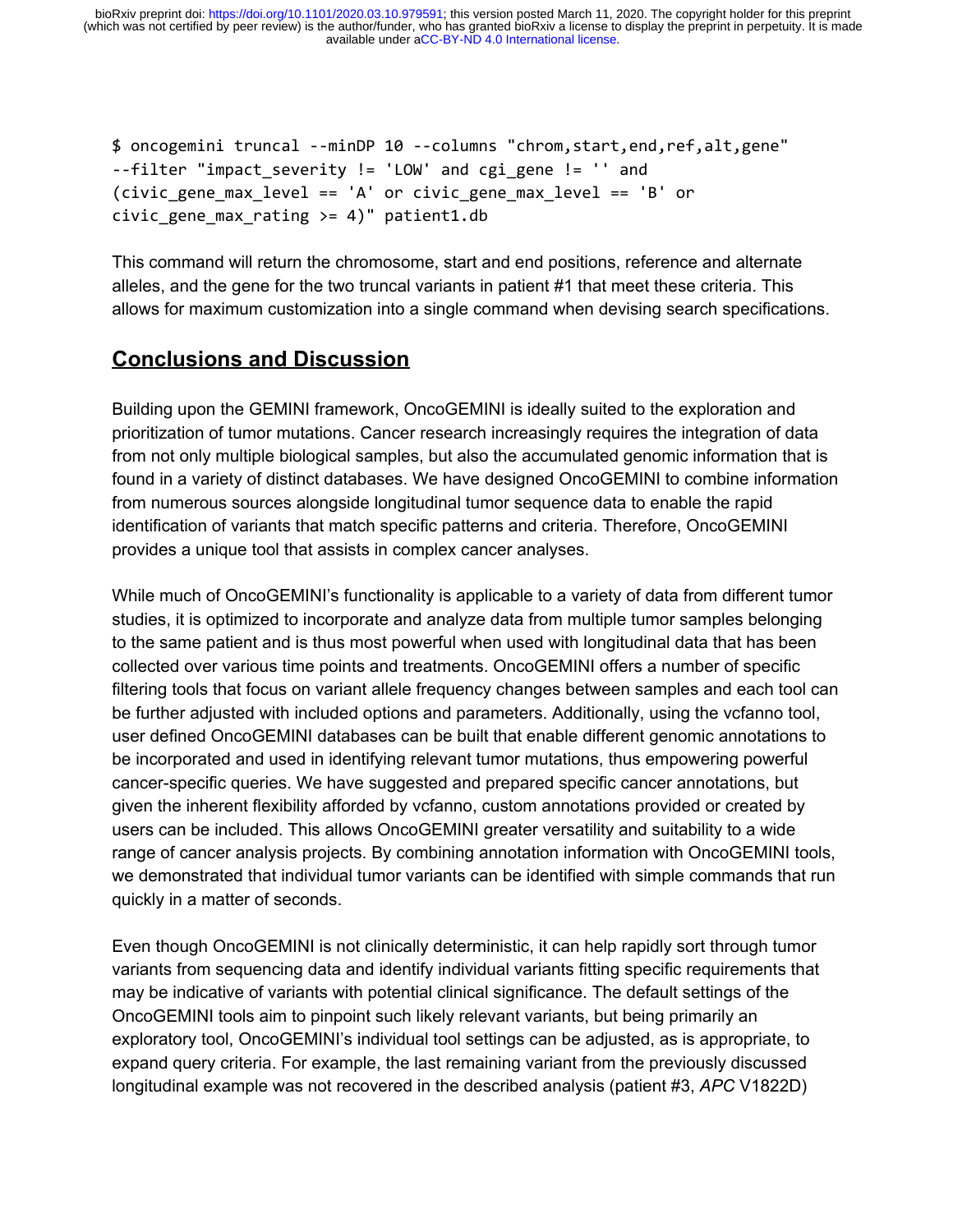because it was a germline variant that increased in frequency over the time course of the tumor samples (**Figure 2**). This variant follows the allele frequency pattern that is similar to what is expected to be found by the bottleneck tool, however, the default settings of the bottleneck tool would ignore this variant because of its high allele frequency in the included germline (normal) tissue. By adjusting the defaults and allowing for a larger initial normal tissue allele frequency using the --maxNorm parameter (or by omitting the normal sample altogether from the analysis using the --samples parameter), we are able to recover that previously reported variant as well, but further filtering would be required to narrow in on this specific mutation. In this manner, OncoGEMINI enjoys further flexibility that enhances its capabilities as a tool for surveying tumor heterogeneity from sequencing data.

OncoGEMINI is an open-source software package and it is freely available. Source code and further documentation can be found at: [https://github.com/fakedrtom/oncogemini.](https://github.com/fakedrtom/oncogemini)

## **References**

- [1.](https://www.zotero.org/google-docs/?MNnyHP) [Boveri, T.](https://www.zotero.org/google-docs/?MNnyHP) *[The origin of malignant tumors](https://www.zotero.org/google-docs/?MNnyHP)*[. \(1929\).](https://www.zotero.org/google-docs/?MNnyHP)
- [2.](https://www.zotero.org/google-docs/?MNnyHP) [Huxley, J.](https://www.zotero.org/google-docs/?MNnyHP) *[Biological aspects of cancer](https://www.zotero.org/google-docs/?MNnyHP)*[. \(1958\).](https://www.zotero.org/google-docs/?MNnyHP)
- [3.](https://www.zotero.org/google-docs/?MNnyHP) [Johnson, B. E.](https://www.zotero.org/google-docs/?MNnyHP) *[et al.](https://www.zotero.org/google-docs/?MNnyHP)* [Mutational Analysis Reveals the Origin and Therapy-Driven Evolution](https://www.zotero.org/google-docs/?MNnyHP) [of Recurrent Glioma.](https://www.zotero.org/google-docs/?MNnyHP) *[Science](https://www.zotero.org/google-docs/?MNnyHP)* **[343](https://www.zotero.org/google-docs/?MNnyHP)**[, 189–193 \(2014\).](https://www.zotero.org/google-docs/?MNnyHP)
- [4.](https://www.zotero.org/google-docs/?MNnyHP) [Greaves, M. Evolutionary Determinants of Cancer.](https://www.zotero.org/google-docs/?MNnyHP) *[Cancer Discov.](https://www.zotero.org/google-docs/?MNnyHP)* **[5](https://www.zotero.org/google-docs/?MNnyHP)**[, 806–820 \(2015\).](https://www.zotero.org/google-docs/?MNnyHP)
- [5.](https://www.zotero.org/google-docs/?MNnyHP) [Paila, U., Chapman, B. A., Kirchner, R. & Quinlan, A. R. GEMINI: Integrative Exploration of](https://www.zotero.org/google-docs/?MNnyHP) [Genetic Variation and Genome Annotations.](https://www.zotero.org/google-docs/?MNnyHP) *[PLOS Comput. Biol.](https://www.zotero.org/google-docs/?MNnyHP)* **[9](https://www.zotero.org/google-docs/?MNnyHP)**[, e1003153 \(2013\).](https://www.zotero.org/google-docs/?MNnyHP)
- [6.](https://www.zotero.org/google-docs/?MNnyHP) [Danecek, P.](https://www.zotero.org/google-docs/?MNnyHP) *[et al.](https://www.zotero.org/google-docs/?MNnyHP)* [The variant call format and VCFtools.](https://www.zotero.org/google-docs/?MNnyHP) *[Bioinformatics](https://www.zotero.org/google-docs/?MNnyHP)* **[27](https://www.zotero.org/google-docs/?MNnyHP)**[, 2156–2158](https://www.zotero.org/google-docs/?MNnyHP) [\(2011\).](https://www.zotero.org/google-docs/?MNnyHP)
- [7.](https://www.zotero.org/google-docs/?MNnyHP) [Frisk, S.](https://www.zotero.org/google-docs/?MNnyHP) *[et al.](https://www.zotero.org/google-docs/?MNnyHP)* [Early activating somatic PIK3CA mutations promote ectopic muscle](https://www.zotero.org/google-docs/?MNnyHP) [development and upper limb overgrowth.](https://www.zotero.org/google-docs/?MNnyHP) *[Clin. Genet.](https://www.zotero.org/google-docs/?MNnyHP)* **[96](https://www.zotero.org/google-docs/?MNnyHP)**[, 118–125 \(2019\).](https://www.zotero.org/google-docs/?MNnyHP)
- [8.](https://www.zotero.org/google-docs/?MNnyHP) [Jenkins, M. M.](https://www.zotero.org/google-docs/?MNnyHP) *[et al.](https://www.zotero.org/google-docs/?MNnyHP)* [Exome sequencing of family trios from the National Birth Defects](https://www.zotero.org/google-docs/?MNnyHP) [Prevention Study: Tapping into a rich resource of genetic and environmental data.](https://www.zotero.org/google-docs/?MNnyHP) *[Birth](https://www.zotero.org/google-docs/?MNnyHP) [Defects Res.](https://www.zotero.org/google-docs/?MNnyHP)* **[0](https://www.zotero.org/google-docs/?MNnyHP)**[,.](https://www.zotero.org/google-docs/?MNnyHP)
- [9.](https://www.zotero.org/google-docs/?MNnyHP) [Cochran, J. N.](https://www.zotero.org/google-docs/?MNnyHP) *[et al.](https://www.zotero.org/google-docs/?MNnyHP)* [Non-Coding and Loss-of-Function Coding Variants in TET2 are](https://www.zotero.org/google-docs/?MNnyHP)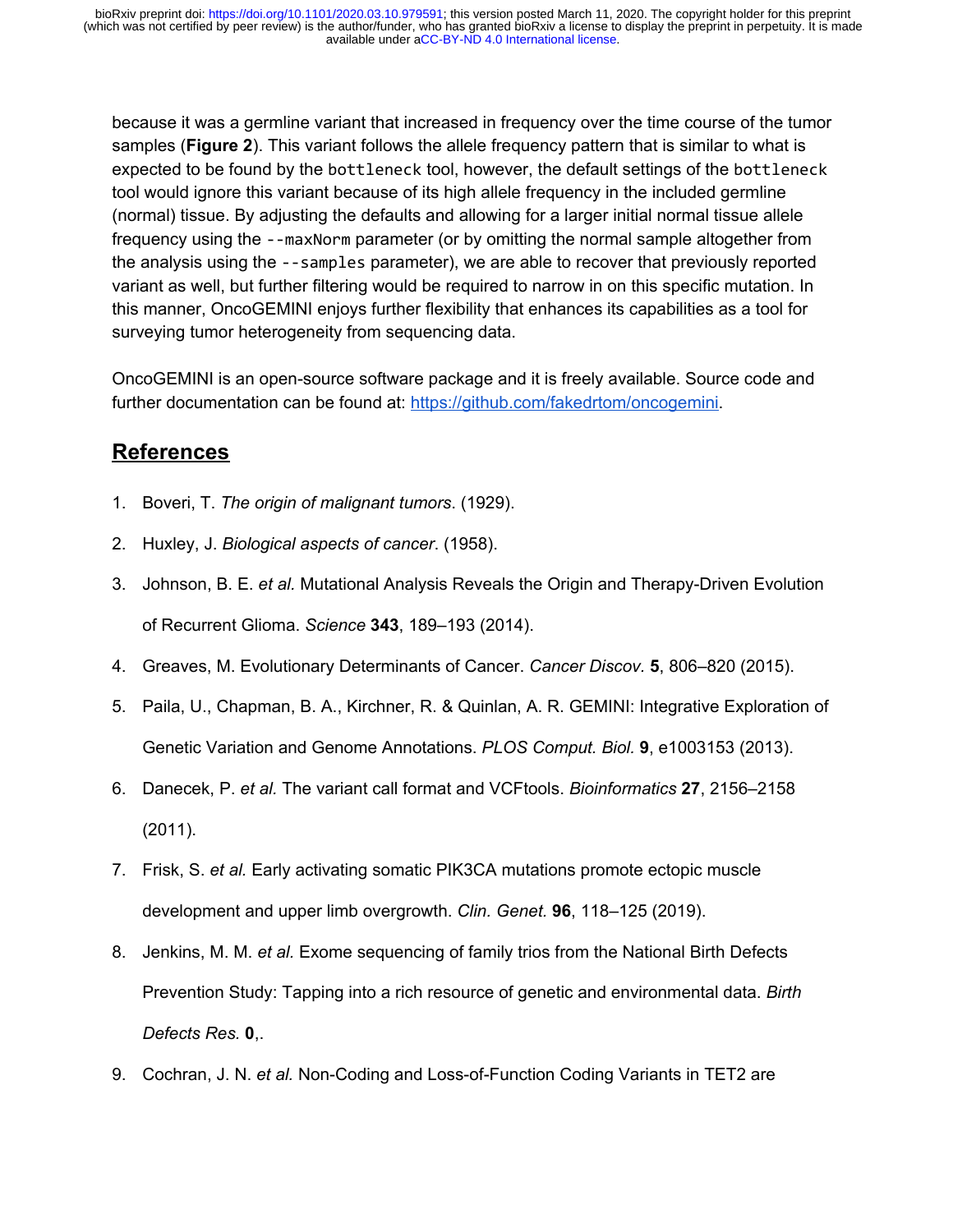[Associated with Multiple Neurodegenerative Diseases.](https://www.zotero.org/google-docs/?MNnyHP) *[bioRxiv](https://www.zotero.org/google-docs/?MNnyHP)* [759621 \(2019\)](https://www.zotero.org/google-docs/?MNnyHP) [doi:10.1101/759621.](https://www.zotero.org/google-docs/?MNnyHP)

- [10.](https://www.zotero.org/google-docs/?MNnyHP) [Pedersen, B. S., Layer, R. M. & Quinlan, A. R. Vcfanno: fast, flexible annotation of genetic](https://www.zotero.org/google-docs/?MNnyHP) [variants.](https://www.zotero.org/google-docs/?MNnyHP) *[Genome Biol.](https://www.zotero.org/google-docs/?MNnyHP)* **[17](https://www.zotero.org/google-docs/?MNnyHP)**[, 118 \(2016\).](https://www.zotero.org/google-docs/?MNnyHP)
- [11.](https://www.zotero.org/google-docs/?MNnyHP) [Pedersen, B. S.](https://www.zotero.org/google-docs/?MNnyHP) *[vcf2db](https://www.zotero.org/google-docs/?MNnyHP)*[. \(quinlan-lab, 2019\).](https://www.zotero.org/google-docs/?MNnyHP)
- [12.](https://www.zotero.org/google-docs/?MNnyHP) [Landrum, M. J.](https://www.zotero.org/google-docs/?MNnyHP) *[et al.](https://www.zotero.org/google-docs/?MNnyHP)* [ClinVar: public archive of interpretations of clinically relevant variants.](https://www.zotero.org/google-docs/?MNnyHP) *[Nucleic Acids Res.](https://www.zotero.org/google-docs/?MNnyHP)* **[44](https://www.zotero.org/google-docs/?MNnyHP)**[, D862–D868 \(2016\).](https://www.zotero.org/google-docs/?MNnyHP)
- [13.](https://www.zotero.org/google-docs/?MNnyHP) [Tate, J. G.](https://www.zotero.org/google-docs/?MNnyHP) *[et al.](https://www.zotero.org/google-docs/?MNnyHP)* [COSMIC: the Catalogue Of Somatic Mutations In Cancer.](https://www.zotero.org/google-docs/?MNnyHP) *[Nucleic Acids](https://www.zotero.org/google-docs/?MNnyHP) [Res.](https://www.zotero.org/google-docs/?MNnyHP)* **[47](https://www.zotero.org/google-docs/?MNnyHP)**[, D941–D947 \(2019\).](https://www.zotero.org/google-docs/?MNnyHP)
- [14.](https://www.zotero.org/google-docs/?MNnyHP) [Douville, C.](https://www.zotero.org/google-docs/?MNnyHP) *[et al.](https://www.zotero.org/google-docs/?MNnyHP)* [CRAVAT: cancer-related analysis of variants toolkit.](https://www.zotero.org/google-docs/?MNnyHP) *[Bioinformatics](https://www.zotero.org/google-docs/?MNnyHP)* **[29](https://www.zotero.org/google-docs/?MNnyHP)**[,](https://www.zotero.org/google-docs/?MNnyHP) [647–648 \(2013\).](https://www.zotero.org/google-docs/?MNnyHP)
- [15.](https://www.zotero.org/google-docs/?MNnyHP) [Ainscough, B. J.](https://www.zotero.org/google-docs/?MNnyHP) *[et al.](https://www.zotero.org/google-docs/?MNnyHP)* [DoCM: a database of curated mutations in cancer.](https://www.zotero.org/google-docs/?MNnyHP) *[Nat. Methods](https://www.zotero.org/google-docs/?MNnyHP)* **[13](https://www.zotero.org/google-docs/?MNnyHP)**[,](https://www.zotero.org/google-docs/?MNnyHP) [806–807 \(2016\).](https://www.zotero.org/google-docs/?MNnyHP)
- [16.](https://www.zotero.org/google-docs/?MNnyHP) [Chakravarty, D.](https://www.zotero.org/google-docs/?MNnyHP) *[et al.](https://www.zotero.org/google-docs/?MNnyHP)* [OncoKB: A Precision Oncology Knowledge Base.](https://www.zotero.org/google-docs/?MNnyHP) *[JCO Precis. Oncol.](https://www.zotero.org/google-docs/?MNnyHP)* **[2017](https://www.zotero.org/google-docs/?MNnyHP)**[, \(2017\).](https://www.zotero.org/google-docs/?MNnyHP)
- [17.](https://www.zotero.org/google-docs/?MNnyHP) [Tamborero, D.](https://www.zotero.org/google-docs/?MNnyHP) *[et al.](https://www.zotero.org/google-docs/?MNnyHP)* [Cancer Genome Interpreter annotates the biological and clinical](https://www.zotero.org/google-docs/?MNnyHP) [relevance of tumor alterations.](https://www.zotero.org/google-docs/?MNnyHP) *[Genome Med.](https://www.zotero.org/google-docs/?MNnyHP)* **[10](https://www.zotero.org/google-docs/?MNnyHP)**[, 25 \(2018\).](https://www.zotero.org/google-docs/?MNnyHP)
- [18.](https://www.zotero.org/google-docs/?MNnyHP) [Griffith, M.](https://www.zotero.org/google-docs/?MNnyHP) *[et al.](https://www.zotero.org/google-docs/?MNnyHP)* [CIViC is a community knowledgebase for expert crowdsourcing the clinical](https://www.zotero.org/google-docs/?MNnyHP) [interpretation of variants in cancer.](https://www.zotero.org/google-docs/?MNnyHP) *[Nat. Genet.](https://www.zotero.org/google-docs/?MNnyHP)* **[49](https://www.zotero.org/google-docs/?MNnyHP)**[, 170–174 \(2017\).](https://www.zotero.org/google-docs/?MNnyHP)
- [19.](https://www.zotero.org/google-docs/?MNnyHP) [Cotto, K. C.](https://www.zotero.org/google-docs/?MNnyHP) *[et al.](https://www.zotero.org/google-docs/?MNnyHP)* [DGIdb 3.0: a redesign and expansion of the drug–gene interaction](https://www.zotero.org/google-docs/?MNnyHP) [database.](https://www.zotero.org/google-docs/?MNnyHP) *[Nucleic Acids Res.](https://www.zotero.org/google-docs/?MNnyHP)* **[46](https://www.zotero.org/google-docs/?MNnyHP)**[, D1068–D1073 \(2018\).](https://www.zotero.org/google-docs/?MNnyHP)
- [20.](https://www.zotero.org/google-docs/?MNnyHP) [Schumacher, T. N. & Schreiber, R. D. Neoantigens in cancer immunotherapy.](https://www.zotero.org/google-docs/?MNnyHP) *[Science](https://www.zotero.org/google-docs/?MNnyHP)* **[348](https://www.zotero.org/google-docs/?MNnyHP)**[,](https://www.zotero.org/google-docs/?MNnyHP) [69–74 \(2015\).](https://www.zotero.org/google-docs/?MNnyHP)
- [21.](https://www.zotero.org/google-docs/?MNnyHP) [Cibulskis, K.](https://www.zotero.org/google-docs/?MNnyHP) *[et al.](https://www.zotero.org/google-docs/?MNnyHP)* [Sensitive detection of somatic point mutations in impure and](https://www.zotero.org/google-docs/?MNnyHP)